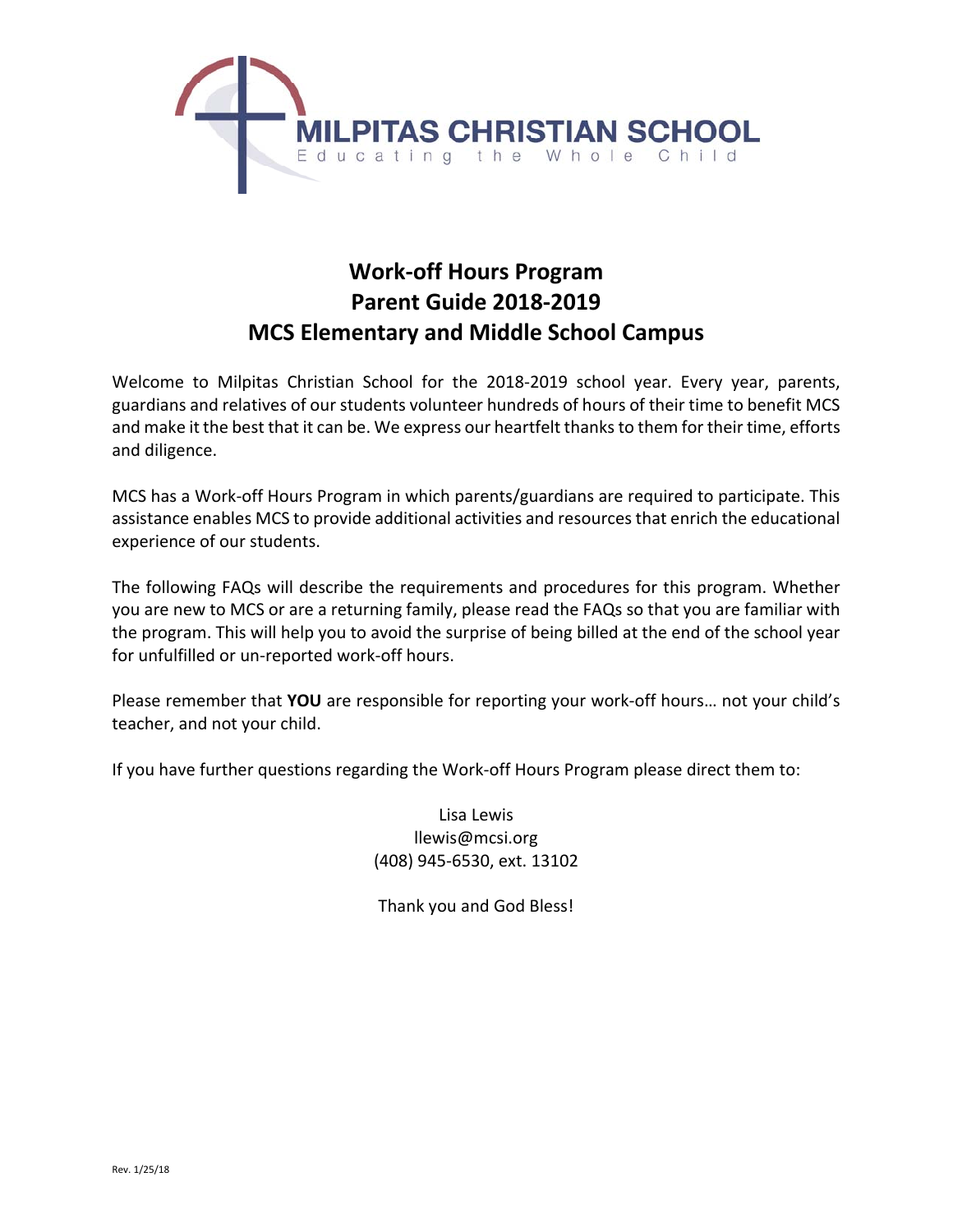

# **Work-off Hours Program - Frequently Asked Questions**

# **Which families are required to perform work-off hours?**

All families whose children attend the MCS Elementary or Middle School are required to perform work-off hours, unless a member of the family is an employee of the school.

#### **How many work-off hours must be performed each school year?**

- Families with **one child** in the school must perform **twelve (12)** work-off hours.
- Families with **two children** in the school must perform **sixteen (16)** work-off hours.
- Families with **three or more children** must perform **twenty (20)** work-off hours.

#### **How do I find out about work-off hour opportunities?**

- Work-off hour opportunities will be available online during the school year. Please watch out for the school newsletters for information.
- For opportunities specific to your child's class or pod, please talk with your child's teacher.
- School-wide opportunities can also be found:
	- In the school newsletter (via weekly emails).
	- Posted in the main school lobby (Building A, east entrance)

#### **Who can perform the work-off hours?**

Any adult can perform work-off hours for a family: caretakers, grandparents, adult siblings, other relatives, etc. Please be sure these individuals have your MCS account number. It is critical that your account number is entered on the work-off hours coupon to ensures proper credit to your account. For example, if we don't recognize the name of the volunteer, we won't know where to credit the hours if the account number is missing.

Alumni or student volunteers may perform services for MCS. However, these will be "community service" hours, not work-off hours.

#### **If I work more than my required number of work-off hours, may I apply them to next year?**

No. The "banking" of work-off hours for subsequent school years is not allowed.

#### **May I donate my extra work-off hours to other families?**

Yes. Sometimes it's very difficult for a family or a single parent to fulfill their work-off hour requirements and paying for them at the end of the year can be cost prohibitive. Please contact the Business Office if you would like to donate your extra hours to a specific MCS family, or as a general "donation" for any family in need.

#### **How do I receive credit for the hours I work?**

Work-off hours are credited to your account **only** from work-off hour coupons. These coupons must be submitted to the School Office or Business Office. Event sign-in sheets do not fulfill the coupon requirement.

- **Obtain** a Work-Off Hour Coupon from the MCS Staff member or special event coordinator for whom you will work. Coupons are also available in the School Office and Business Office.
- **Fill-out** the coupon with all of the required information: MCS account number, the date the work was performed, the name of the individual who performed the work, student's name, teacher's name, the work performed, and the number of hours worked.

| <b>MILPITAS CHRISTIAN SCHOOL</b><br>Educating the Whole Child |                                 |  |
|---------------------------------------------------------------|---------------------------------|--|
| <b>Work-Off Hours Coupon</b>                                  |                                 |  |
|                                                               | Date: Acct#                     |  |
| Parent Name                                                   |                                 |  |
| Student Name                                                  |                                 |  |
| <b>Teacher</b>                                                |                                 |  |
| Work Performed                                                |                                 |  |
| Approved by ____                                              |                                 |  |
| Number of Hours                                               |                                 |  |
| WHITE: BUSINESS OFFICE COPY                                   | YELLOW: RETAIN FOR YOUR RECORDS |  |